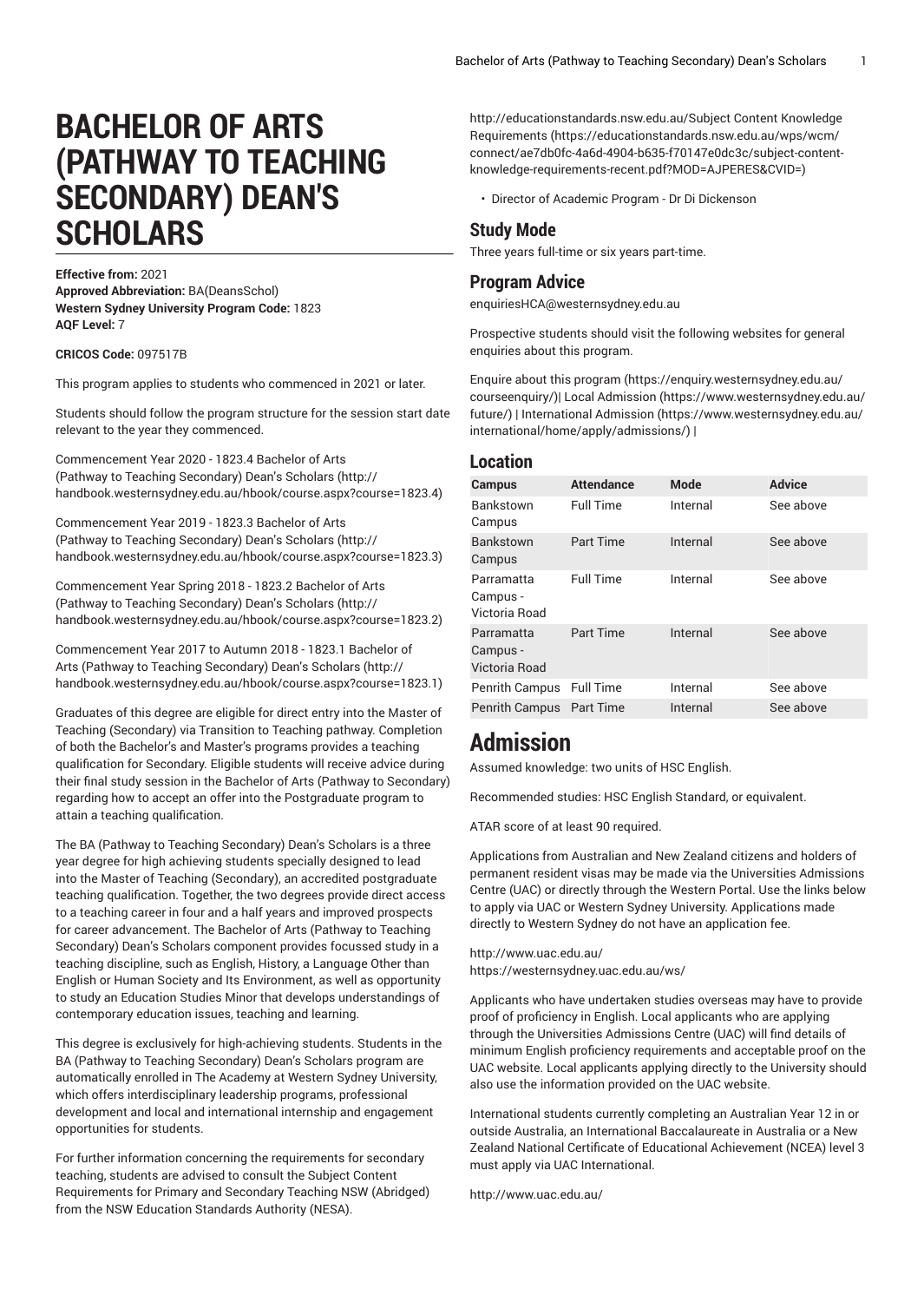All other International applicants must apply directly to the University via the International Office.

International students applying to the University through the International Office can find details of minimum English proficiency requirements and acceptable proof on their website.

[International Office \(http://www.westernsydney.edu.au/international/\)](http://www.westernsydney.edu.au/international/)

Overseas qualifications must be deemed by the Australian Education International - National Office of Overseas Skills Recognition (AEI-NOOSR) to be equivalent to Australian qualifications in order to be considered by UAC and Western Sydney University.

## **For students wishing to qualify as a teacher of music by completing the major "Music in Secondary Teaching"**

Students undertaking this major will be selected on an interview/ audition in which personal aptitude, professional experience and educational qualifications are taken into consideration. After you have applied to UAC you are required to book yourself in for an interview/ audition and download a questionnaire at this University's online audition booking system available at

[Online audition booking system: https://](https://admissions.westernsydney.edu.au/) [admissions.westernsydney.edu.au/](https://admissions.westernsydney.edu.au/) ([https://](https://admissions.westernsydney.edu.au/) [admissions.westernsydney.edu.au/](https://admissions.westernsydney.edu.au/))

If you have difficulty in accessing the web, call 1300 897 669. Please bring the completed questionnaire with you to the audition. At your audition you will be asked to perform from two contrasting pieces of music. For more information, please contact a Bachelor of Music Academic Program Advisor via the email address listed under Program Advice above.

## **Program Structure**

Qualification for this award requires the successful completion of 240 credit points with no less than 60 credit points at Level 3 or higher.

All students must enrol in and complete:

- 40 credit points of Bachelor of Arts Core Subjects
- An 80 credit point Arts Major
- A 40 credit point Education Studies Secondary Teaching minor

• A 40 credit point minor from the list below or other approved area of study (contact your Program Advisor for further information)

- 20 credit points of electives
- 20 credit points from the Bachelor of Arts Engaged Learning pool

The 40 credit points of core subjects are as follows

| <b>Subject</b>              | Title                                       | Credit<br><b>Points</b> |
|-----------------------------|---------------------------------------------|-------------------------|
| <b>Year 1 Core Subjects</b> |                                             |                         |
| <b>HUMN 1052</b>            | Australian Politics and Active Citizenship  | 10                      |
| <b>HUMN 1053</b>            | Diversity, Language and Culture             | 10                      |
| <b>LANG 1029</b>            | <b>Foundations of Academic English</b>      | 10                      |
| <b>LANG 1030</b>            | Thinking Critically About Texts and Society | 10                      |

**Total Credit Points 40**

## **Majors - First Teaching Area**

All students must complete one of the following Majors. This will meet the NESA (NSW Education Standards Authority) content requirements for your first teaching area. Explanations of these Majors can be found under the major listings below.

Note: Not all majors are available on all campuses, please check availability.

Note: The following Majors and Minors have inherent requirements; Arabic, Chinese and Japanese.

Click here for details of the Inherent [Requirements](https://www.westernsydney.edu.au/ir/inherent_requirements/inherent_requirements_for_languages_courses/) ([https://](https://www.westernsydney.edu.au/ir/inherent_requirements/inherent_requirements_for_languages_courses/) [www.westernsydney.edu.au/ir/inherent\\_requirements/](https://www.westernsydney.edu.au/ir/inherent_requirements/inherent_requirements_for_languages_courses/) [inherent\\_requirements\\_for\\_languages\\_courses/](https://www.westernsydney.edu.au/ir/inherent_requirements/inherent_requirements_for_languages_courses/))

[Arabic, Major \(https://hbook.westernsydney.edu.au/majors-minors/](https://hbook.westernsydney.edu.au/majors-minors/arabic-major/) [arabic-major/\)](https://hbook.westernsydney.edu.au/majors-minors/arabic-major/)

[Chinese, Major](https://hbook.westernsydney.edu.au/majors-minors/chinese-major/) ([https://hbook.westernsydney.edu.au/majors-minors/](https://hbook.westernsydney.edu.au/majors-minors/chinese-major/) [chinese-major/](https://hbook.westernsydney.edu.au/majors-minors/chinese-major/))

[English, Major](https://hbook.westernsydney.edu.au/majors-minors/english-major/) ([https://hbook.westernsydney.edu.au/majors-minors/](https://hbook.westernsydney.edu.au/majors-minors/english-major/) [english-major/](https://hbook.westernsydney.edu.au/majors-minors/english-major/))

[Geography and Urban Studies, Major \(https://](https://hbook.westernsydney.edu.au/majors-minors/geography-urban-studies-major/)

[hbook.westernsydney.edu.au/majors-minors/geography-urban-studies](https://hbook.westernsydney.edu.au/majors-minors/geography-urban-studies-major/)[major/](https://hbook.westernsydney.edu.au/majors-minors/geography-urban-studies-major/))

[Japanese, Major](https://hbook.westernsydney.edu.au/majors-minors/japanese-major/) [\(https://hbook.westernsydney.edu.au/majors-minors/](https://hbook.westernsydney.edu.au/majors-minors/japanese-major/) [japanese-major/\)](https://hbook.westernsydney.edu.au/majors-minors/japanese-major/)

[Mathematics, Major](https://hbook.westernsydney.edu.au/majors-minors/mathematics-major/) ([https://hbook.westernsydney.edu.au/majors](https://hbook.westernsydney.edu.au/majors-minors/mathematics-major/)[minors/mathematics-major/](https://hbook.westernsydney.edu.au/majors-minors/mathematics-major/))

[Modern](https://hbook.westernsydney.edu.au/majors-minors/modern-history-major/) History, Major [\(https://hbook.westernsydney.edu.au/majors](https://hbook.westernsydney.edu.au/majors-minors/modern-history-major/)[minors/modern-history-major/](https://hbook.westernsydney.edu.au/majors-minors/modern-history-major/))

Music for [Secondary](https://hbook.westernsydney.edu.au/majors-minors/music-secondary-teaching-major/) Teaching, Major [\(https://](https://hbook.westernsydney.edu.au/majors-minors/music-secondary-teaching-major/) [hbook.westernsydney.edu.au/majors-minors/music-secondary](https://hbook.westernsydney.edu.au/majors-minors/music-secondary-teaching-major/)[teaching-major/\)](https://hbook.westernsydney.edu.au/majors-minors/music-secondary-teaching-major/)

### **Education Studies Minor**

All students must complete the Education Studies - Secondary Teaching Minor

Education Studies - [Secondary](https://hbook.westernsydney.edu.au/majors-minors/education-studies-secondary-teaching-minor/) Teaching, Minor ([https://](https://hbook.westernsydney.edu.au/majors-minors/education-studies-secondary-teaching-minor/) [hbook.westernsydney.edu.au/majors-minors/education-studies](https://hbook.westernsydney.edu.au/majors-minors/education-studies-secondary-teaching-minor/)[secondary-teaching-minor/](https://hbook.westernsydney.edu.au/majors-minors/education-studies-secondary-teaching-minor/))

## **Second Teaching Area**

All students must also complete a second different major or minor from the list below.

Please seek advice from an Academic Program Adviser about good first and second teaching area combinations.

Note: Not all Arts minors are available on all campuses.

[Ancient](https://hbook.westernsydney.edu.au/majors-minors/ancient-history-minor/) History, Minor [\(https://hbook.westernsydney.edu.au/majors](https://hbook.westernsydney.edu.au/majors-minors/ancient-history-minor/)[minors/ancient-history-minor/\)](https://hbook.westernsydney.edu.au/majors-minors/ancient-history-minor/)

[Arabic, Minor \(https://hbook.westernsydney.edu.au/majors-minors/](https://hbook.westernsydney.edu.au/majors-minors/arabic-minor/) [arabic-minor/\)](https://hbook.westernsydney.edu.au/majors-minors/arabic-minor/)

Business Studies for [Secondary](https://hbook.westernsydney.edu.au/majors-minors/business-studies-secondary-teaching-minor/) Teaching, Minor ([https://](https://hbook.westernsydney.edu.au/majors-minors/business-studies-secondary-teaching-minor/) [hbook.westernsydney.edu.au/majors-minors/business-studies](https://hbook.westernsydney.edu.au/majors-minors/business-studies-secondary-teaching-minor/)[secondary-teaching-minor/](https://hbook.westernsydney.edu.au/majors-minors/business-studies-secondary-teaching-minor/))

[Chinese, Minor](https://hbook.westernsydney.edu.au/majors-minors/chinese-minor/) [\(https://hbook.westernsydney.edu.au/majors-minors/](https://hbook.westernsydney.edu.au/majors-minors/chinese-minor/) [chinese-minor/](https://hbook.westernsydney.edu.au/majors-minors/chinese-minor/))

[Creative](https://hbook.westernsydney.edu.au/majors-minors/creative-writing-minor/) Writing, Minor [\(https://hbook.westernsydney.edu.au/majors](https://hbook.westernsydney.edu.au/majors-minors/creative-writing-minor/)[minors/creative-writing-minor/](https://hbook.westernsydney.edu.au/majors-minors/creative-writing-minor/))

The Creative Writing minor is only available to students completing an English Major as their first teaching area

[Economics](https://hbook.westernsydney.edu.au/majors-minors/economics-secondary-teaching-minor/) for Secondary Teaching, Minor [\(https://](https://hbook.westernsydney.edu.au/majors-minors/economics-secondary-teaching-minor/) [hbook.westernsydney.edu.au/majors-minors/economics-secondary](https://hbook.westernsydney.edu.au/majors-minors/economics-secondary-teaching-minor/)[teaching-minor/\)](https://hbook.westernsydney.edu.au/majors-minors/economics-secondary-teaching-minor/)

[English, Minor](https://hbook.westernsydney.edu.au/majors-minors/english-minor/) ([https://hbook.westernsydney.edu.au/majors-minors/](https://hbook.westernsydney.edu.au/majors-minors/english-minor/) [english-minor/\)](https://hbook.westernsydney.edu.au/majors-minors/english-minor/)